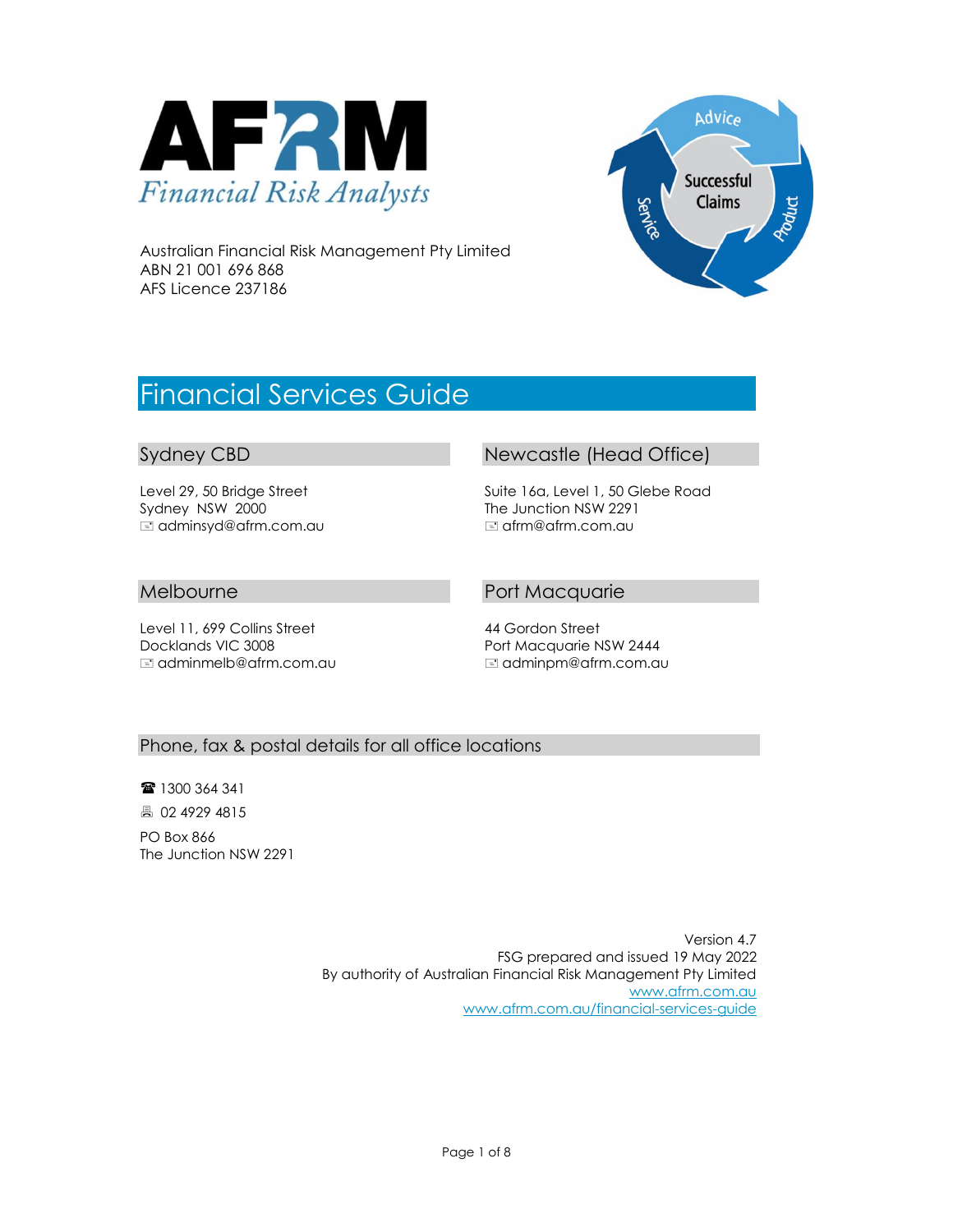### What is a 'Financial Services Guide'?

Our 'Financial Services Guide' or 'FSG' has been prepared to heighten client awareness of their basic rights in the financial services market. We want you to know what type of financial services we provide so that you may make an informed decision about whether to use our service.

This guide contains important information about:

- The financial services we can offer you
- How we and our associates are paid
- Any potential conflict of interest we may have that may influence our advice
- Our internal and external complaints handling procedures and how you can access them

When we give you financial advice it will be in the form of a *Statement of Advice*  which will consider your objectives, financial situation and needs. This statement will also describe our fees, commissions and any associations which may have influenced the provision of the advice. We may also provide you with a Record of Advice, subsequent to a Statement of Advice, if there have been no significant changes in your personal circumstances or the basis of the advice has not significantly changed since your last Statement of Advice. This will outline any changes in strategy and may include revised information on fees or commissions.

If we recommend a particular financial product to you we will also give you information about that product in the *Product Disclosure Statement (PDS)*. To purchase products, you will be required to complete an application form online or attached to the relevant PDS. The PDS contains information about the particular product and will assist you in making an informed decision about that product.

Please retain this document for your reference and any future dealings with Australian Financial Risk Management

#### **Not Independent**

Australian Financial Risk Management may be remunerated by commission from insurance providers (see pages 5 and 6 for further detail). This payment may be received for the duration of time you hold an insurance policy under our management. For this reason, we are unable to refer to ourselves as independent.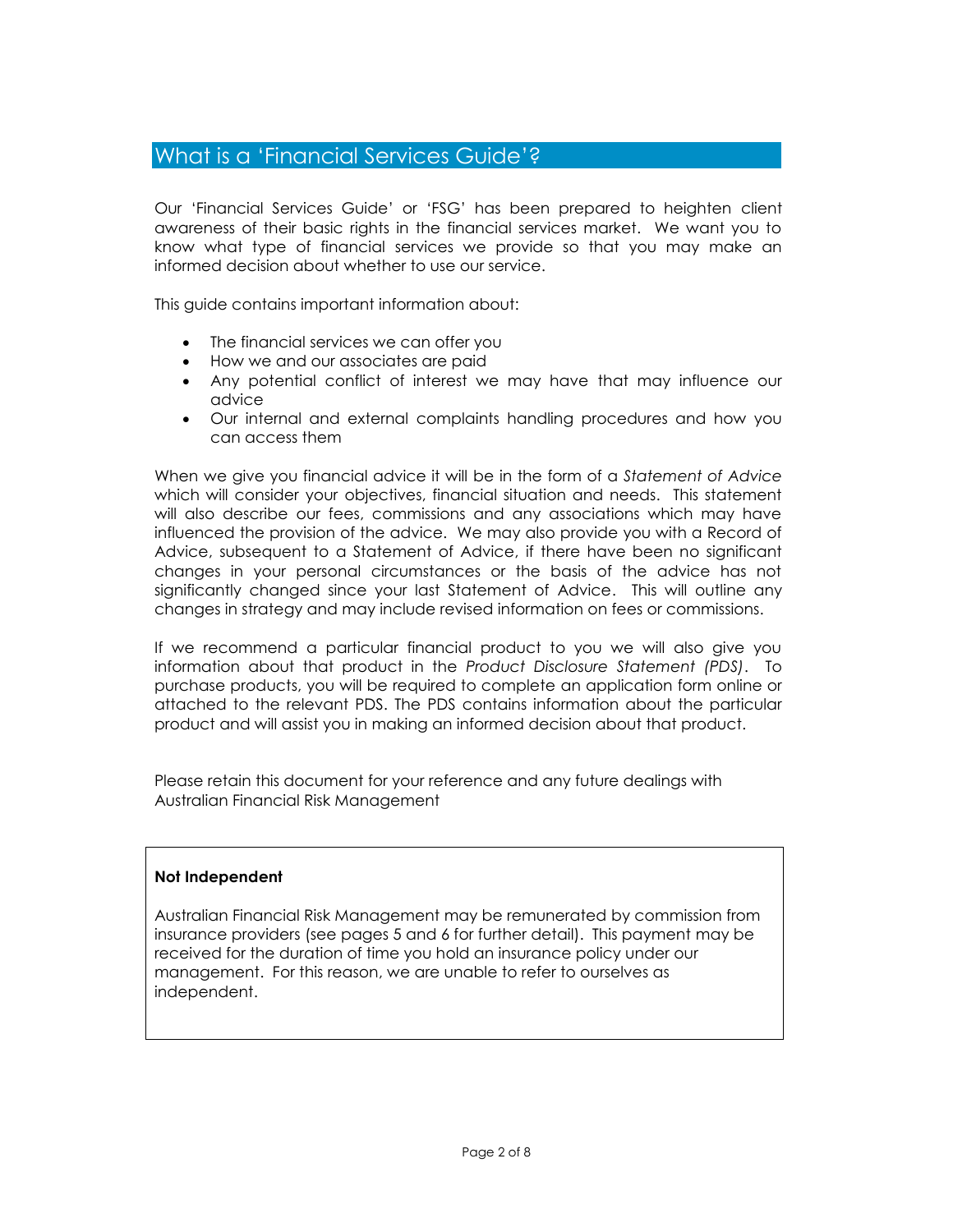# Who is responsible for the financial services provided?

Australian Financial Risk Management Pty Limited (AFRM) is responsible for the financial services provided including the distribution of this FSG.

Australian Financial Risk Management Pty Limited ABN 21 001 696 868 Australian Financial Services Licence No.237186

Level 29, 50 Bridge Street, Sydney, NSW 2000 Level 11, 699 Collins Street, Docklands, Melbourne, VIC 3008 Suite 16a, Level 1, 50 Glebe Rd, The Junction, NSW 2291 44 Gordon Street, Port Macquarie NSW 2444

#### What financial services and products is AFRM authorized to provide?

Your adviser is authorised by AFRM to provide financial services advice on Risk Management, Business Succession and Insurance Planning. The products this authority relates to are specifically risk products e.g. Income protection, business expenses, life insurance, disablement and critical illness/trauma insurance products.

## Tax implications of our advice

Under the Tax Agent Services Act 2009, AFRM is authorised by the Tax Practitioners Board to provide tax (financial) advice services on matters that are directly related to the nature of the financial planning advice provided to you. We will not consider any other tax matters in our advice to you. Where tax implications are discussed they are incidental to our recommendations and only included as an illustration to help you decide whether to implement our advice.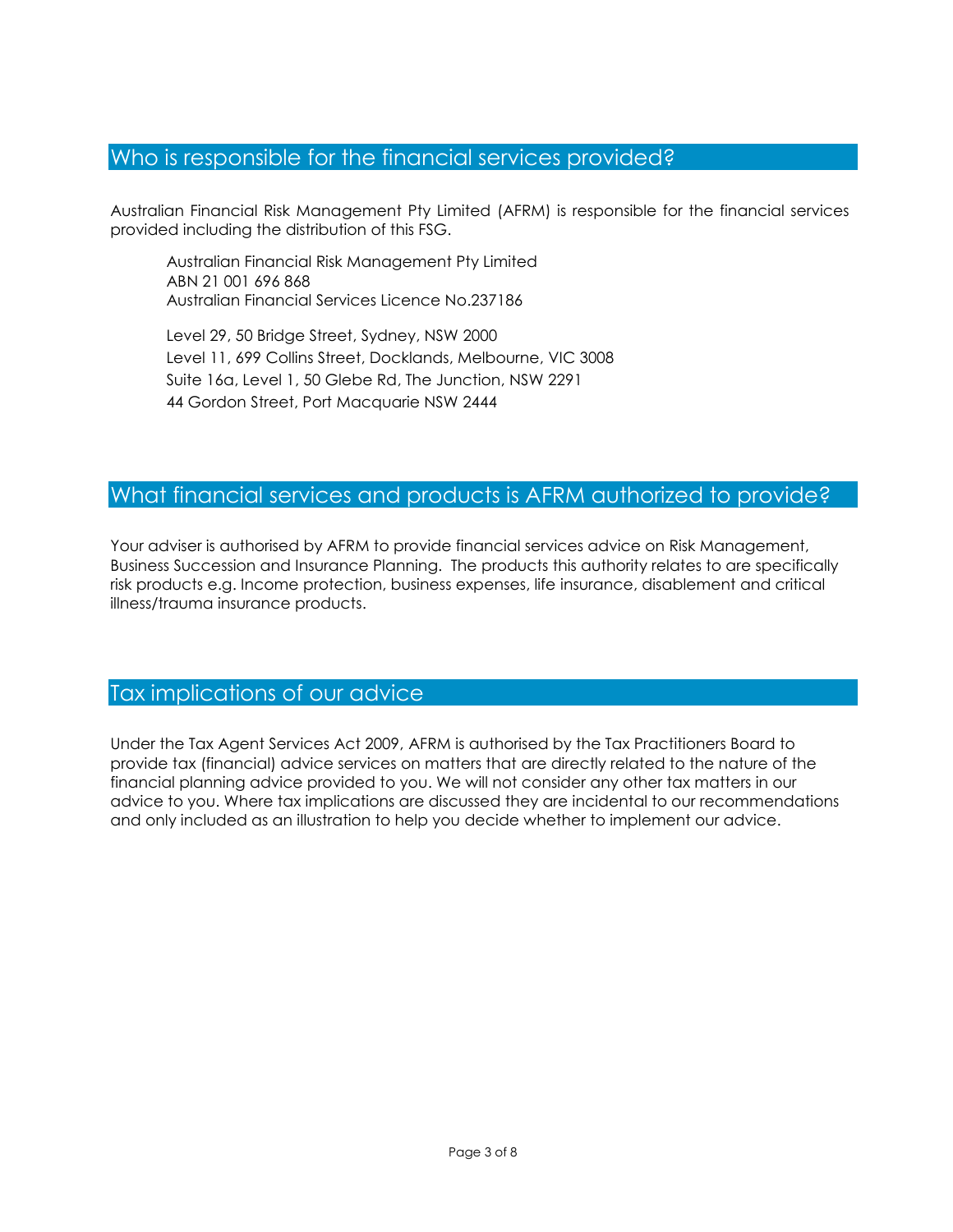# Do you have relationships or associations with Financial Product issuers?

**Associated Planners Financial Services Pty Ltd** is a 100% shareholder in Australian Financial Risk Management Pty Limited.

**Associated Planners Financial Services Pty Ltd** is a member of the AMP Group. The following entities are related or associated with AMP:

- National Mutual Funds Management Limited
- **NMMT Limited**
- N.M. Superannuation Pty Limited
- ipac asset management limited
- AMP Capital Funds Management Limited
- AMP Capital Investors Limited
- AMP Superannuation Limited
- AMP Bank Limited
- Australian Securities Administration Limited (ASAL)
- SuperConcepts Pty Ltd
- **SMSF Administration Solutions Pty Ltd**

# What information should I provide to receive personalised advice?

You need to provide us with details of your personal objectives, current financial situation and any other relevant information, so that we can offer you the most appropriate advice possible.

You have the right not to disclose this information. If you do not provide full personal information the advice you receive may not be appropriate to your needs, objectives and financial situation.

You should read any warnings contained in the *Statement of Advice* very carefully before deciding on acquiring a financial product.

# What information do you maintain in my file and can I examine my file?

Your privacy is important to AFRM. To learn more about our collection and handling of your personal information and for details on how to access our Privacy Policy please refer to the *Appendix: Privacy Collection Statement* of this Financial Services Guide.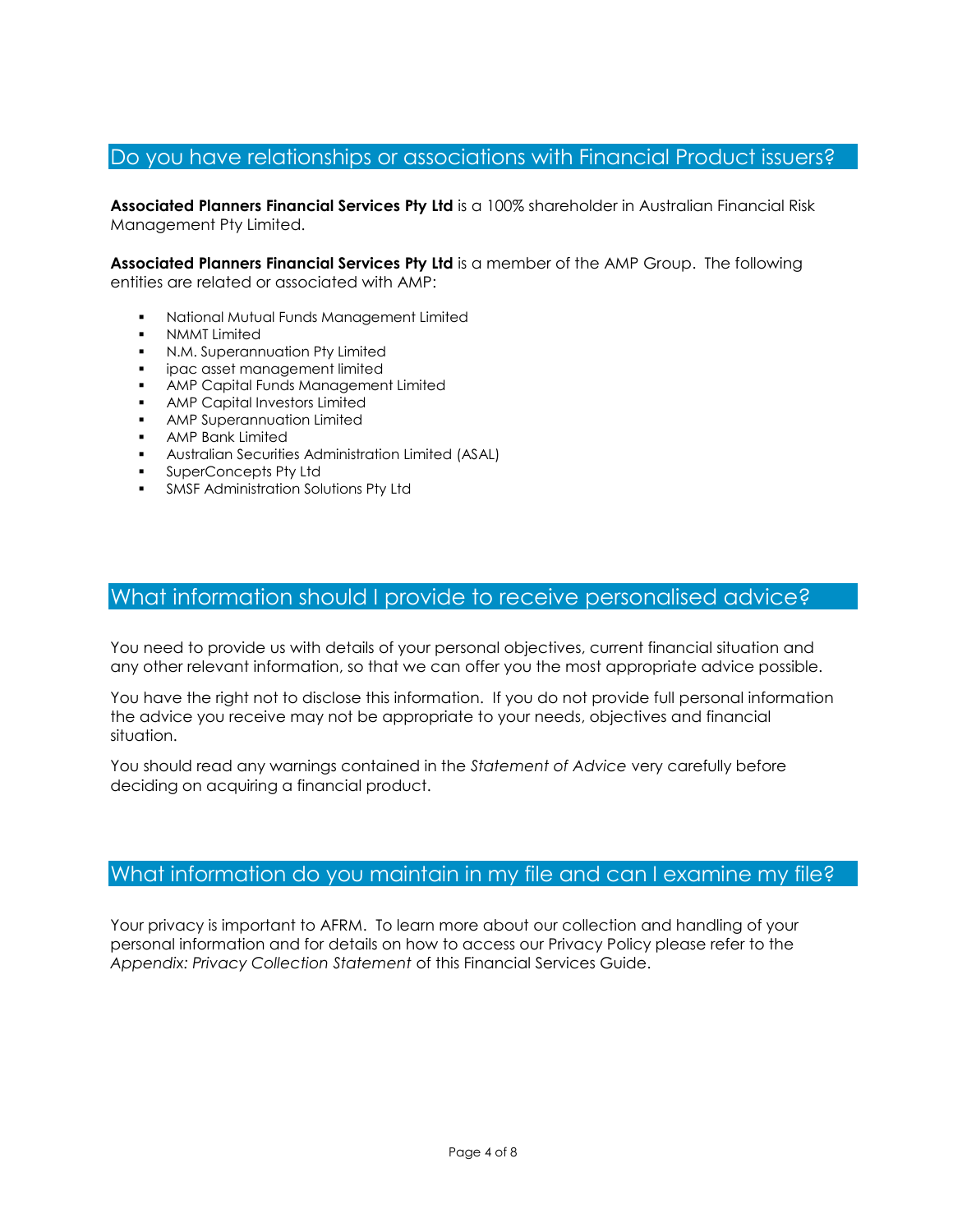### How can I give you instructions about my Financial Products?

You may tell us how you would like to give us instructions. For example, by writing, telephone, fax or other means such as e-mail.

### How will I pay for the services provided?

We may receive a payment called commission, which is paid to us by the Financial Product issuer for placing new financial products. We may agree to rebate any financial risk advice fees to you by amounts we receive in this manner.

These commission payments are not an additional cost to you but are paid to AFRM by the Financial Product issuer. All commission payments are shown exclusive of any GST (unless otherwise indicated) and disclosed to you at the time you consider our financial product recommendations.

In addition, any fees will only be outlined in the form of a "Letter of Engagement" for your acceptance prior to any financial risk advice or claims management services commencing.

In our Letter of Engagement, we may outline a fee payable for provision of our advice. The circumstances under which the fee will, and will not be charged, will be outlined in the Letter of Engagement.

AFRM may charge you (in the manner described above) between \$550 and \$5,500 (including GST) for the provision of financial risk advice.

Alternatively, we may charge a fee between \$550 and \$33,000 (including GST) for other agreed services such as the management of complex insurance claims.

These amounts should be used as a guide only. Fees (if applicable to you) will be considered in light of the complexity and extent of services we agree to provide you. A fee will only apply if we have obtained written agreement in a Letter of Engagement prior to provision of our advice or services.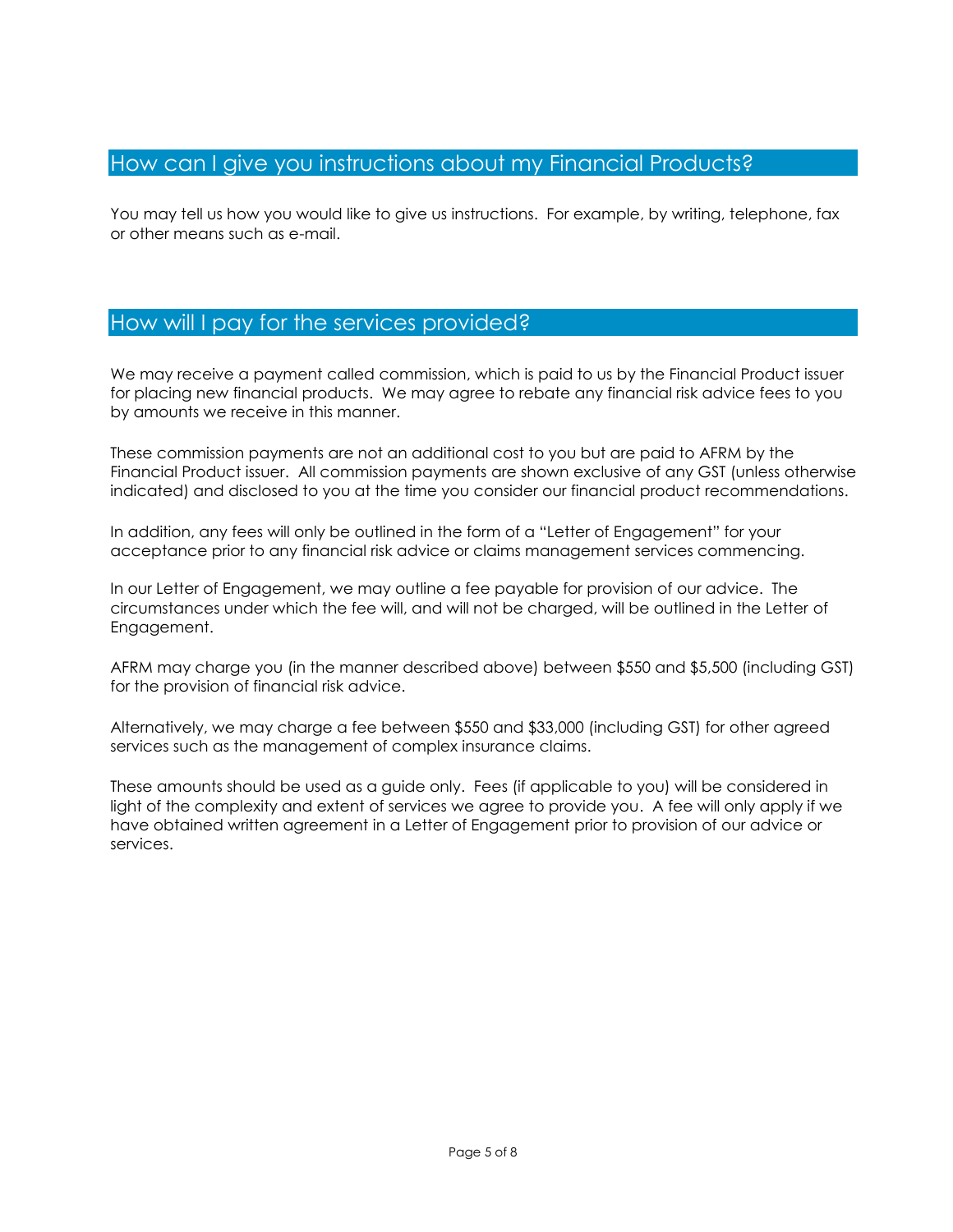### How are commissions, fees or other benefits received by AFRM?

#### **Upfront payments**

Where a risk/life insurance product has been recommended the issuer of the product will pay AFRM commission.

The commission rates will range between O% and a legislated maximum 60% of your first year's premium, varying from one product issuer to another. For example, assume you pay an insurance premium of \$1,000, AFRM may receive a one-off payment of up to \$600 in upfront commission.

#### **Ongoing payments**

Where a risk / life insurance product has been recommended the issuer of the product will pay AFRM ongoing commission. This commission can vary, depending on the product, and may range between 0% and 34.1% of your premium. For example, assume you pay an insurance premium of \$1,000, AFRM may potentially receive up to \$341 pa ongoing commission for as long as you hold the product.

#### Will anyone be paid for referring me to you?

Where you have been referred to us by someone else we may pay them a fee or commission in relation to that referral. We will inform you in the *Statement of Advice* who will receive that fee or commission and the amount we expect they will receive.

#### How does your adviser get paid?

Your adviser is an employee and receives a salary from AFRM, and may also receive a bonus or rewards. Bonus payments are not linked to the quantity or volume of products advised. Bonus payments are determined by considering qualitative factors such as the caliber of the adviser's advice and client service provision.

Your adviser may also receive non-monetary forms of benefits from product providers. They may include conferences, with respect to training and education, (excluding travel and accommodation for the conference), or token gifts, invitations to sporting or cultural events and dinners with less than a \$300 value.

We maintain a register that records any forms of alternative remuneration. This is available to you upon request.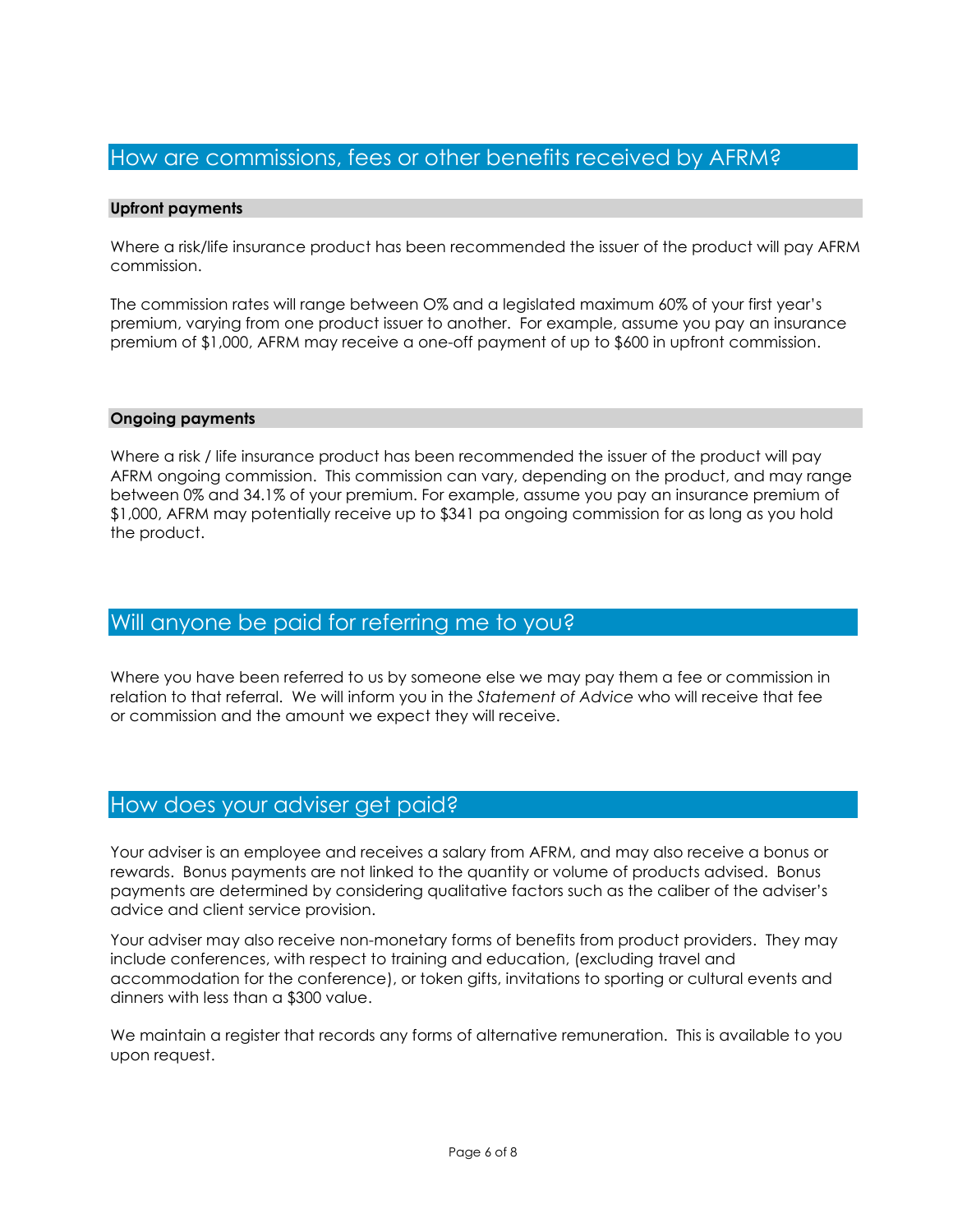# Does AFRM have Compensation Arrangements?

Australian Financial Risk Management Pty Limited has appropriate Professional Indemnity Insurance arrangements in place as required by the Corporations Act. This insurance will cover claims in relation to the conduct of current representatives / employees and those who may now no longer work for AFRM.

# What should I do if I have a complaint?

- 1. Contact your adviser, or the 'Complaints Manager' at AFRM, and tell us your concerns.
- 2. If your complaint is not satisfactorily resolved within 3 days please write or email:

Managing Director Australian Financial Risk Management Pty Limited PO Box 866 The Junction NSW 2291 Email: [afrm@afrm.com.au](mailto:afrm@afrm.com.au)

We recommend that you provide as much detail as possible in your correspondence. We will then seek to resolve your complaint quickly and fairly.

3. If your complaint is not satisfactorily resolved you have the right to refer the matter to:

Australian Financial Complaints Authority (AFCA) GPO Box 3, Melbourne VIC 3001 Telephone 1800 931 678 (free call) Emai[l info@afca.org.au](mailto:info@afca.org.au) or website [www.afca.org.au](http://www.afca.org.au/)

This service is provided free of charge and Australian Financial Risk Management Pty Limited is a member of this service.

The Australian Securities and Investment Commission (ASIC) also has an infoline 1300 300 630 where you can raise a complaint. If the complaint is in relation to the handling of your personal information, the Office of the Australian Information Commissioner's infoline is 1300 363 992.